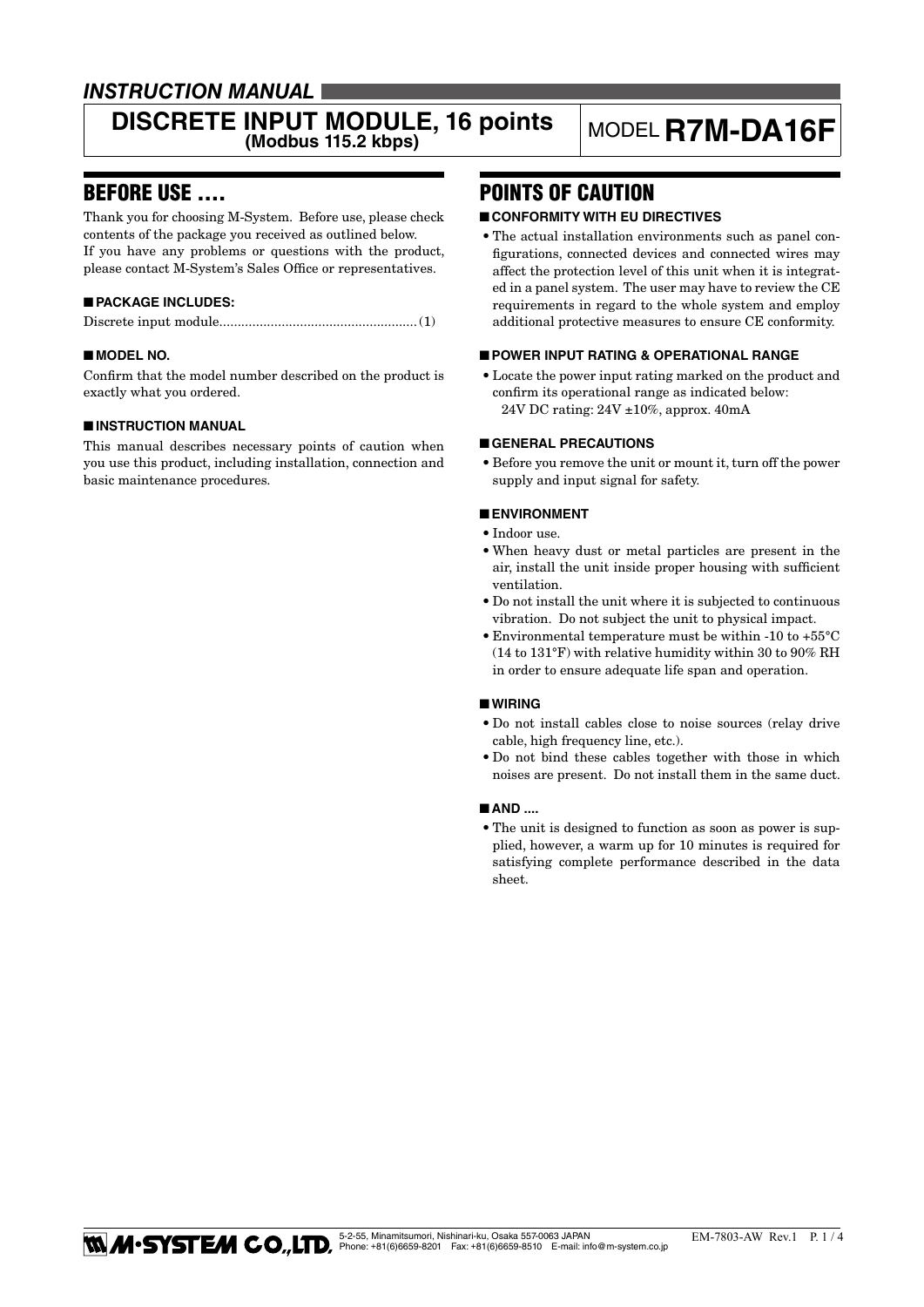# COMPONENT IDENTIFICATION



- (A) Status Indicator LED
- (B) Node Address Setting Rotary SW
- (C) Baud Rate Setting Rotary SW (D) Operating Mode Setting DIP SW (SW1)
- (E) PC Configurator Jack
- (F) Discrete Input Status Indicator LED
- (G) Modbus, Power Supply Terminals
- (H) Input Terminals
- ( I ) Terminating Resistor SW

#### ■ **STATUS INDICATOR LED**

| ID         | <b>COLOR</b> | <b>FUNCTION</b>                                         |
|------------|--------------|---------------------------------------------------------|
| <b>PWR</b> | Red          | Turns on when the internal 5V is supplied<br>normally.  |
| <b>RUN</b> | Red          | Turns on when the refresh data is received<br>normally. |
| <b>ERR</b> | Red          | Turns on when the received data is abnor-<br>mal.       |
| SD         | Red          | Turns on when the module is transmitting.               |
| RD         | Red          | Turns on when the module is receiving.                  |

#### ■ **NODE ADDRESS**

Node Address is selected between 1 and 99 in decimal. The left switch determines the tenths place digit, while the right switch does the ones place digit of the address.



#### ■ **BAUD RATE**

ه<br>م

Baud Rate is selected with the rotary switch.

| $\lambda$ 5 $\sigma$ | 0:38.4 kbps  | 5:1200 bps               |
|----------------------|--------------|--------------------------|
|                      | 1: 19.2 kbps | 6: 14.4 kbps             |
|                      | 2: 9600 bps  | 7:28.8 kbps              |
|                      | 3:4800 bps   | 8:57.6 kbps              |
|                      | 4:2400 bps   | 9: 115.2 kbps            |
|                      |              | <b>Baud Rate Setting</b> |

#### ■ **OPERATING MODE**

#### **• Extension (SW1-1, 1-2)**

| SW1-1 |     | $SW1-2$ Extension              |
|-------|-----|--------------------------------|
| OFF   | OFF | No extension $(*)$             |
| OΝ    | OFF | Discrete input 8 or 16 points  |
| OFF   | ON  | Discrete output 8 or 16 points |

(\*) Factory setting

Note : Be sure to set unused SW1-3 through 1-8 to OFF.

### ■ **POWER SUPPLY, MODBUS TERMINAL ASSIGNMENT**



| $(4)$ DA   | -                    |
|------------|----------------------|
| $(5)$ DG   | -                    |
| $(6) +24V$ | Power input (24V DC) |

(7) 0V Power input (0V)

# ■ **INPUT TERMINAL ASSIGNMENT**

|  | 10 |    |    | $\sim$ | 13             |   |    |    | 15 |    | 16 |    |    |   | 18 |  |
|--|----|----|----|--------|----------------|---|----|----|----|----|----|----|----|---|----|--|
|  |    | ٧i |    | X3     | X <sub>5</sub> |   | X7 |    |    | X9 | XB |    | XC |   |    |  |
|  |    |    | Ñ  |        |                | C |    | b  |    |    |    |    |    | Q |    |  |
|  |    | X0 | v٥ |        | X4             |   | X6 | X8 |    | XА |    | ХC |    |   |    |  |

| NO.          | ID        | <b>FUNCTION</b> | NO. | ID        | <b>FUNCTION</b> |
|--------------|-----------|-----------------|-----|-----------|-----------------|
| 1            | COM       | Common          | 10  | COM       | Common          |
| $\mathbf{2}$ | X0        | Input 0         | 11  | X1        | Input 1         |
| 3            | X2        | Input 2         | 12  | X3        | Input 3         |
| 4            | X4        | Input 4         | 13  | X5        | Input 5         |
| 5            | X6        | Input 6         | 14  | X7        | Input 7         |
| 6            | X8        | Input 8         | 15  | X9        | Input 9         |
| 7            | XA        | Input 10        | 16  | XB        | Input 11        |
| 8            | <b>XC</b> | Input 12        | 17  | <b>XD</b> | Input 13        |
| 9            | ХE        | Input 14        | 18  | XF        | Input 15        |

#### ■ **EXTENSION MODULE**

Combinations with all extension modules are available.

#### ■ **DISCRETE INPUT STATUS INDICATOR LED**

LED indicators show the signal status. ON : LED ON OFF : LED OFF

#### ■ **PC CONFIGURATOR**

The following parameters can be set with using PC Configurator Software.

• Modbus parameters: Parity, bit length, stop bit

#### ■ **TERMINATING RESISTOR**

To use the terminating resistor, turn the switch ON, and OFF to invalidate. (Factory setting OFF)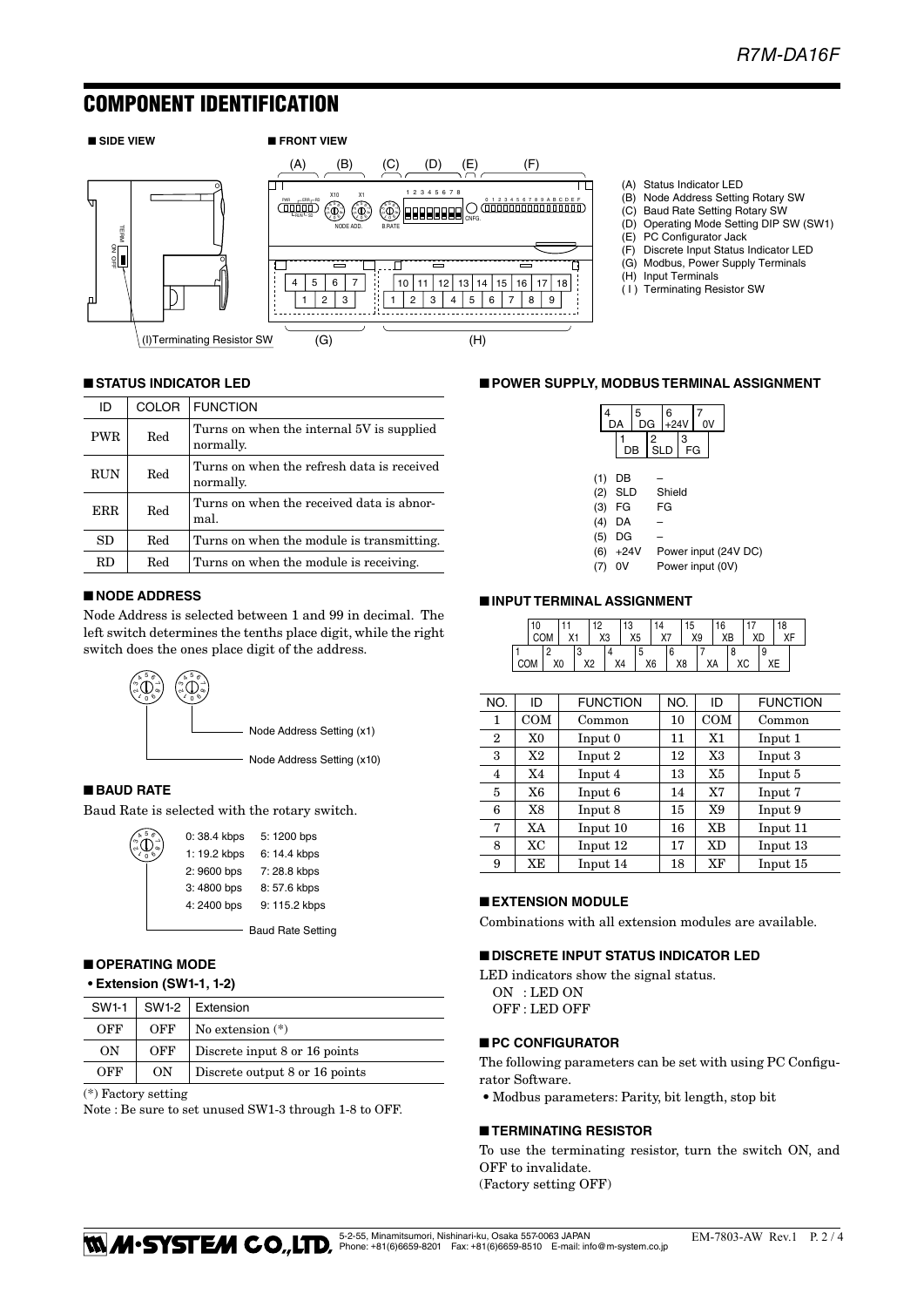# EXTERNAL DIMENSIONS unit: mm (inch)





# CONNECTION DIAGRAM

Connect the unit as in the diagram below.



In order to improve EMC performance, bond the FG terminal to ground.

Caution: FG terminal is NOT a protective conductor terminal.

#### ■ **Input Connection Examples**